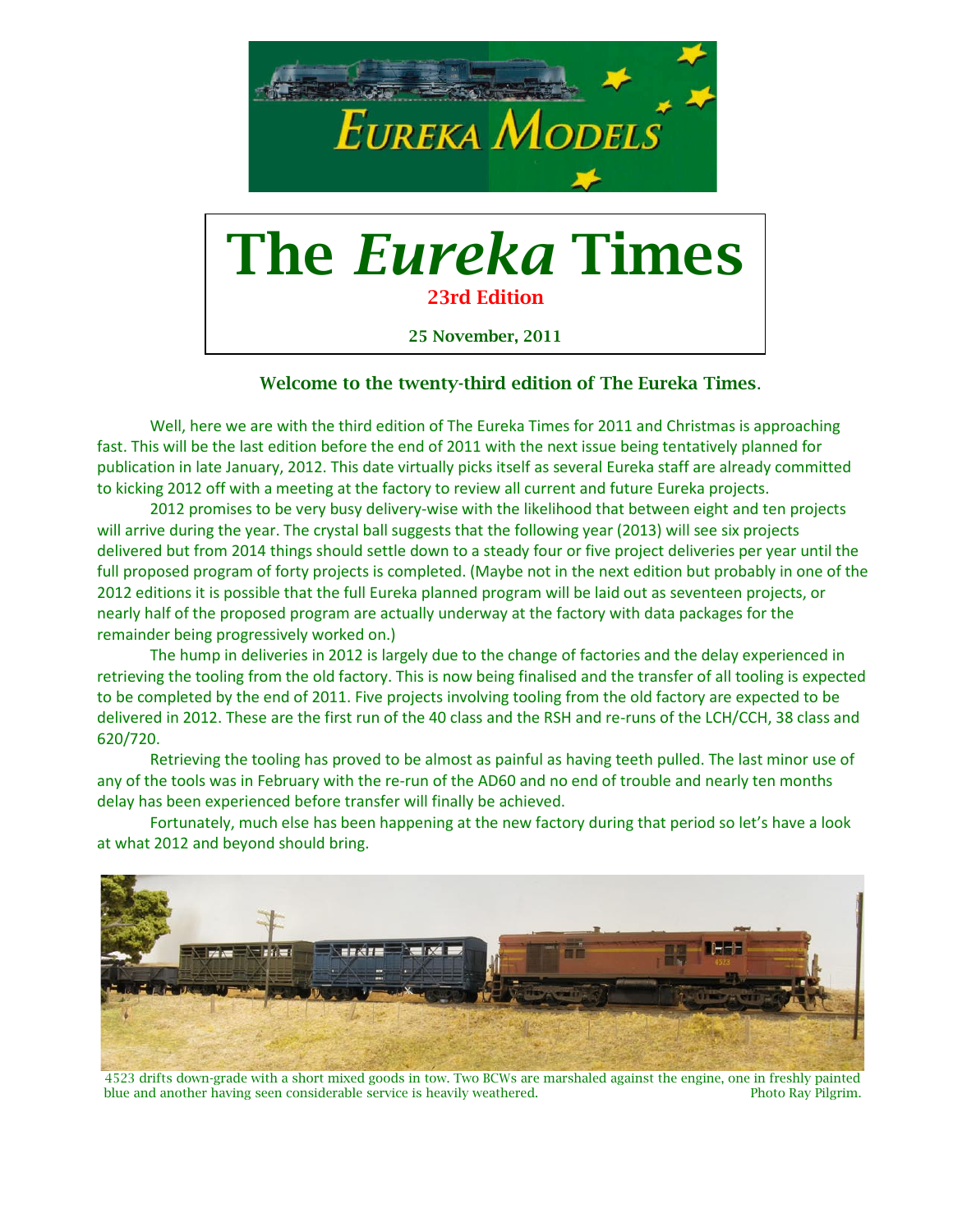

As this edition is being prepared the R class engineering samples are at QSI in the U.S. The sound boards have been designed and fitted and the sound files are being prepared and installed. By the end of November this process should be complete and the "with sound" samples available for testing.

Art-work is currently being prepared and final assembly is expected to commence in December. By the next edition the factory should be able to supply an accurate delivery date which is expected to be Feb/March, 2012.

# The HUB Sets.

The art-work for this project is complete (see below) and is at the factory. No further work has to be done and it is now in the hands of the factory to complete assembly. No final delivery date is yet available but Feb/March, 2012 is likely.



HFH in Candy RBH in Light Indian Red – Two Belt Lines

Two sets will be available in each colour scheme with the set compositions being as follows:

**Tuscan and Russet:** All bogies 2AN except terminal end of PFH which has 2BM.

#### Pack 1: Set 116

HFH2212, RFH2232, BH2220, RBH2236 and PFH2216. Additional Cars, BH2221 and FH2228 Pack 2: Set 119

HFH2215, RFH2235, BH2226, RBH2239, and PFH2219. Additional Cars, BH2227 and FH2231 **Light Indian Red with two Belt Lines:** All bogies 2AN except terminal end of PFH which has 2BM.

#### Pack 3: Set 117

HFH2213, RFH2233, BH2222, RBH2237 and PFH2217. Additional Cars, BH2223 and FH2229 Pack 4: Set 118

HFH2214, RFH2234, BH2224, RBH2238 and PFH2218. Additional Cars, BH2225 and FH2230 **Dark Indian Red with one Belt Line:** All bogies 2AN except for terminal end of FPH which is 2BS

#### Pack 5: Set 116

HFH2212, RFH2232, BH2220, RBH2236 and PFH2219. Additional Cars, BH2221, FH2228 Pack 6: Set 119

HFH2215, RFH2235, BH2226, RBH2239 and PFH2219. Additional Cars, BH2227 and FH2231 **Candy:** All bogies 2BS. All cars include etched window frames and additional piping for user to add.

Note: No RBH and only one RFH survived into the Candy scheme, so the packs have additional nonbuffet cars to compensate for this lack.

Pack 7: No set number. HFH2213, RFH2234, BH2223, FH2229 and PFH2217. Additional Cars FH2230 and FH2231.

Pack 8: No set number. HFH2214, RFH2234, BH2224, FH2230 and PFH2218. Additional Cars BH2223 and FH2231.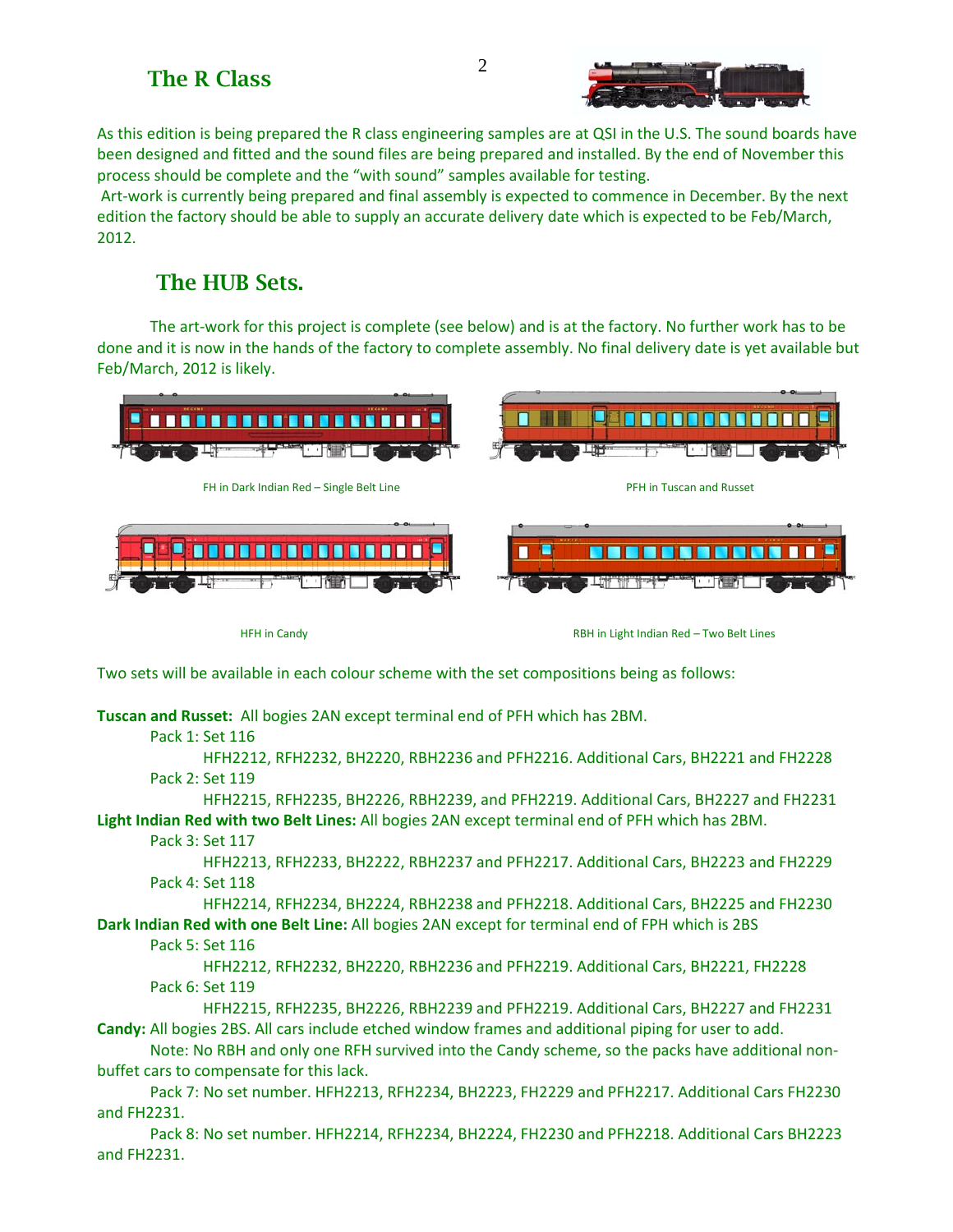Those with HUB sets on order who have a preference for a particular set number should advise

Eureka.

After many requests it has been decided to make available additional sets of the bogies being supplied with the HUB sets. A lot of work was put into the design of these bogies and there is no doubt that they have set a new standard for bogie design in Australian prototype RTR. Their running qualities are superb and the method of electrical pick-up is a new approach. The design is already being used on other items of Australian RTR carriages produced at the same factory, a fact that we here at Eureka are more than happy with. The bogies will of course be equipped with wheel-sets featuring the standard Eureka wheel profile (RP25-90) which is also becoming a standard for wheel-sets on items produced by our factory. The bogies available will be 2BM, 2AN and 2BS. Price will be \$16.50 per set.

## VR/SAR Bogie Open/Flat/Oil Tank wagons.

Art-work has been finalised and after some delays assembly has commenced. A January delivery to beat Chinese New Year is hoped for.





### The NSW Bogie Tank Wagon

Art-work has been finalised and assembly has commenced. As with the VR E Wagon project a January delivery to beat Chinese New Year is hoped for.

# The K Class.

Tooling on the K class has commenced. It was our intention to have test shots available for inspection around June of 2012 which would allow for a late 2012/early 2013 delivery.

However, as with just about all of the projects undertaken by the new factory to date, their delivery schedule continues to confound our forward planning and the factory is saying that we should expect test shots just after Chinese New Year in February. Whilst we will be pleased to receive the test shots this early it is still our aim to deliver the model in late 2012 to give all concerned a chance to digest the R class.

The special offer to those who have an R class on order proved to be very popular and our thanks here at Eureka go to those who availed themselves of the offer. It just provides that little bit of confidence in the ultimate viability of the project.

## The 40 Class.



 The 40 class has been ready for final assembly for some time with a completed "with sound" model running around on *Werris Creek* for the last twelve months. The problem has been the retrieval of the tooling from the old factory. This has finally been resolved and this project will be given top priority at the new factory. A mid- 2012 delivery date is anticipated.

### 59 Class:

The 59 class project has been slowed by the number of other projects being worked on at the factory for 2012 delivery. Progress is still being made and we will have more to say about this project in the next edition.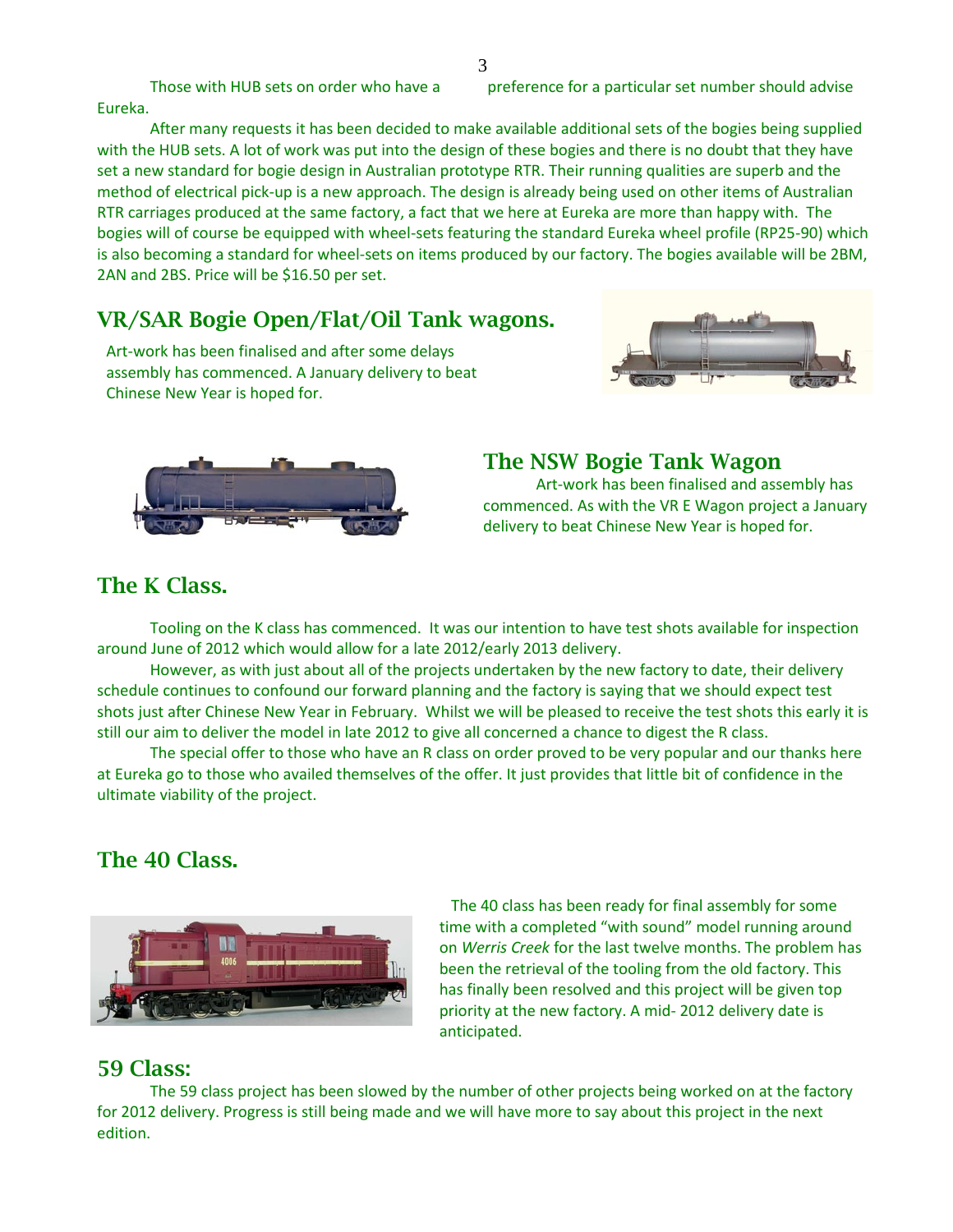# RSH /LCH/CCH:

As with the 40 class the production of the RSH and the re-run of the LCH/CCH have been held up pending the retrieval of the tooling from the old factory. Production in May, 2012 is anticipated.

#### 620/720 2 Car Diesel and 38 Class Re-runs.

These two projects have also been held up pending the retrieval of the tooling from the old factory. Work has commenced on the 620/720s with the motors and circuit boards having been completed. No definite delivery date is yet available but delivery in the 2nd or 3rd quarters of 2012 is likel.

## The Bogie Cattle Wagon – BCW and Bogie Sheep Van – BSV.

In 1959/60 the NSWGR took delivery of 100 bogie cattle wagons and 250 bogie sheep vans which employed a common underframe. For fifteen years the sheep vans were employed in their original role, but the movement of sheep by rail was discontinued about 1975. In 1974/5 a program was commenced to utilize the large number of surplus BSV components on hand to construct a further batch of 100 BCW. The result was an almost identical vehicle to the BSV, apart from the sides, end and interior. The new BCW was noticeably higher than the 1959 BCW.

The BSV had buffers fitted from the outset but the BCW was constructed without buffers although, utilizing as it did the underframe of the old BSV, the holes for the fitting of buffers appear on the headstocks.

 Eureka's stock project was intended to build on this commonality of components and to a large extent this has happened. However, whilst the main aim was to produce the BSV, the challenge involved in reproducing the bars to scale meant that the Cattle Wagon was completed quickly whilst the engineering design of the Sheep Wagon took a bit longer than anticipated. This turned out not to be a major problem and the detail and quality of the BCW is quite stunning. Art-work is complete and assembly has started with delivery of the BCW expected in January. At the same time as the BCW was moving rapidly to conclusion the engineering challenges of the BSV were being addressed. The result has been a revolutionary approach to constructing the sides which will allow the incorporation of scale diameter metal bars in the sides. The result promises to be very impressive. One problem that has arisen from the delay due to the engineering challenges has been us jumping the gun a bit in our advertising in AMRM. Here we stated that the price of the BSV would be the same as that of the BCW. With the complexity of the assembly involved in the BSV the factory has had to charge a higher unit price and as a result we reluctantly have had to increase the price of the BSV slightly over that advertised in AMRM. We will still honour the "early bird" price of \$145 per pack of three wagons but the price after …. Will be \$180 per pack of three not \$165 as advertised in AMRM. Our apologies for this but the alternative was to cancel the Sheep Van altogether which would have be a shame given its promise. Order forms are attached. Delivery of the BSVs is scheduled for the second quarter of 2012.





Pilot Model

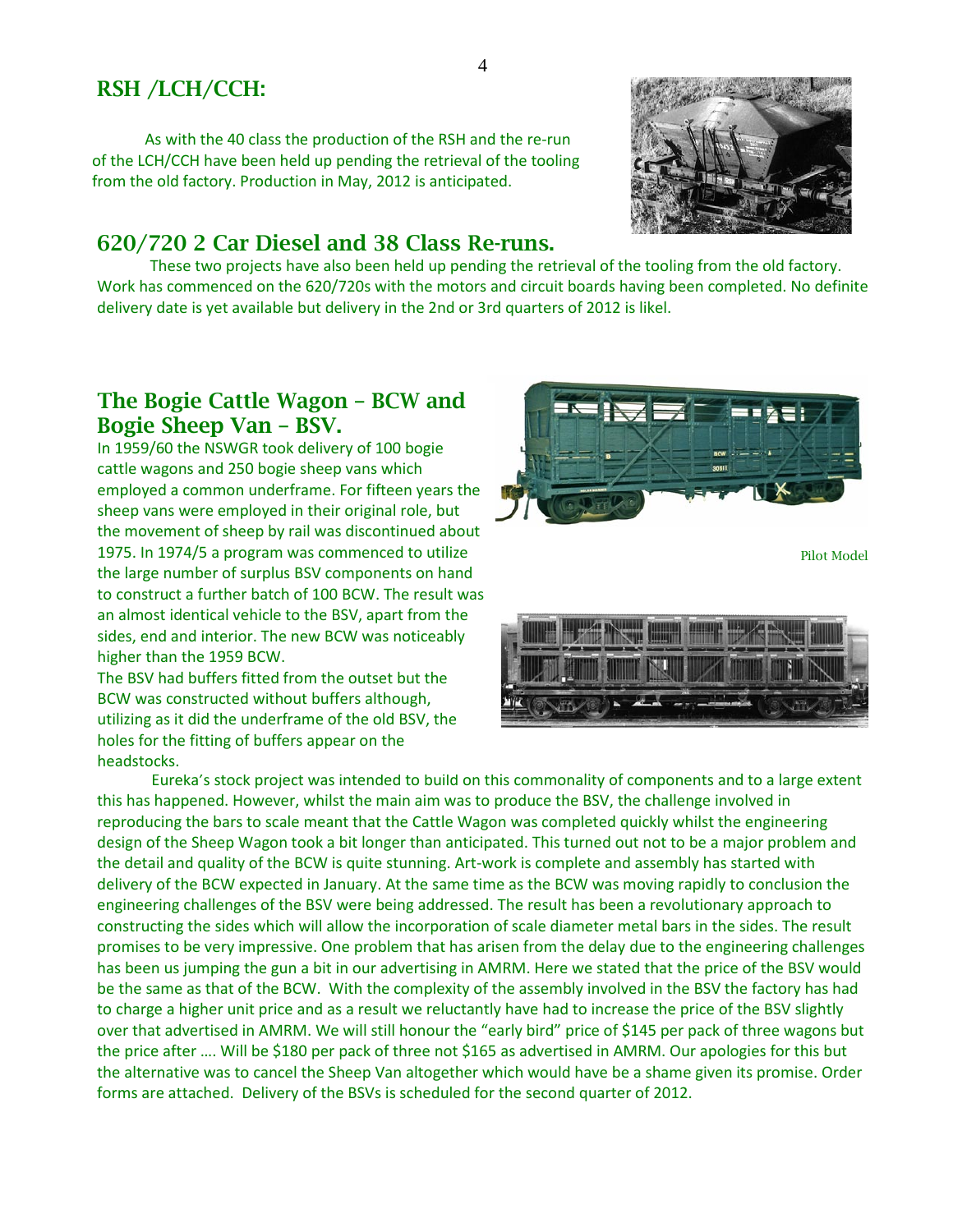



In the last edition reference was made to Eureka's next carriage project after the HUB sets and we are now able to announce a major, new long term project. The signature car of NSW mainline trains was the 72'6", twelve-wheel car which came in sleeping, first and second class sitting, composite and dining versions, as well as a number of special cars. There was a lot of commonality in the designs, but, of course, a great deal of variation. Utilising the same dies but with changes as required to the appropriate slides it is our intention, over a number of years, should demand warrant it, to produce at least a dozen different types of car, and in several variations. Interested readers can see the great variety of types in Volume 1 of *'Passenger Rolling Stock of the NSW Railways'* (Eveleigh Press) – the 'Bible' on NSW passenger cars!

The first stage of the project will be the distinctive NCR set 77. These cars were introduced in 1939 for the Newcastle expresses, and were the acme of luxury in the pre-air conditioned era, featuring at-seat refreshments and moveable lounge chairs in first class. They were distinctive among 72'6" cars in having the entrance doors at the four corners, rather than in the centre and right-hand corner of each side, as was the most common arrangement. Our models of Set 77 will feature full under-frame detail, correct 3AF bogies, four-truss under-frames, crown lights, interior fittings and correct roof vents, as well as interior lighting and reversible marker lights. They will be available only as a four car set (HFV, RFV, BV, HCV) and there will be three liveries: bright Red and Cream (as introduced), Tuscan Red and Russet (late 1940s-1950s) and Indian Red with two cream bands (late 1950s-eraly 1960s). At this stage, the later version without crown lights will not be available, as it involves significant tooling changes; likewise, the companion set 78 will not be available at the moment, as it has significantly different under-frames. The later version may be made available when the modern under-frame is produced for use with other cars. (See table below.)

It is our intention to follow the NCR set with a pack of three cars without crown lights for the more modern era: the MAL sleeping car, the ACS branch line composite car and AB91/92 dining car. Other three-car packs will follow at approximately twelve-month intervals. A VERY tentative programme is as follows:

| 2012 | NCR 4 car set                    | <b>With Crown Lights</b> |
|------|----------------------------------|--------------------------|
| 2013 | ACS, MAL, AB                     | No Crown Lights          |
| 2014 | TBC, TFX, RFX                    | <b>With Crown Lights</b> |
| 2015 | CS, TAM, MFE, MBE                | No Crown Lights          |
| 2016 | KAM, MAM, TAM                    | <b>With Crown Lights</b> |
| 2017 | NCR 4 car set                    | <b>With Crown Lights</b> |
| 2018 | MFE, MBE TAM                     | <b>With Crown Lights</b> |
| 2019 | <b>Commissioner's Train</b>      | <b>With Crown Lights</b> |
| 2020 | <b>Supplementary Interurbans</b> |                          |

We are excited about this major initiative, and we hope our customers will share our enthusiasm. A Tuscan and Russet NCR 77 will make a fine sight behind a green Eureka 38 class. Comments on the programme are welcome.

Order forms and pricing details next edition.